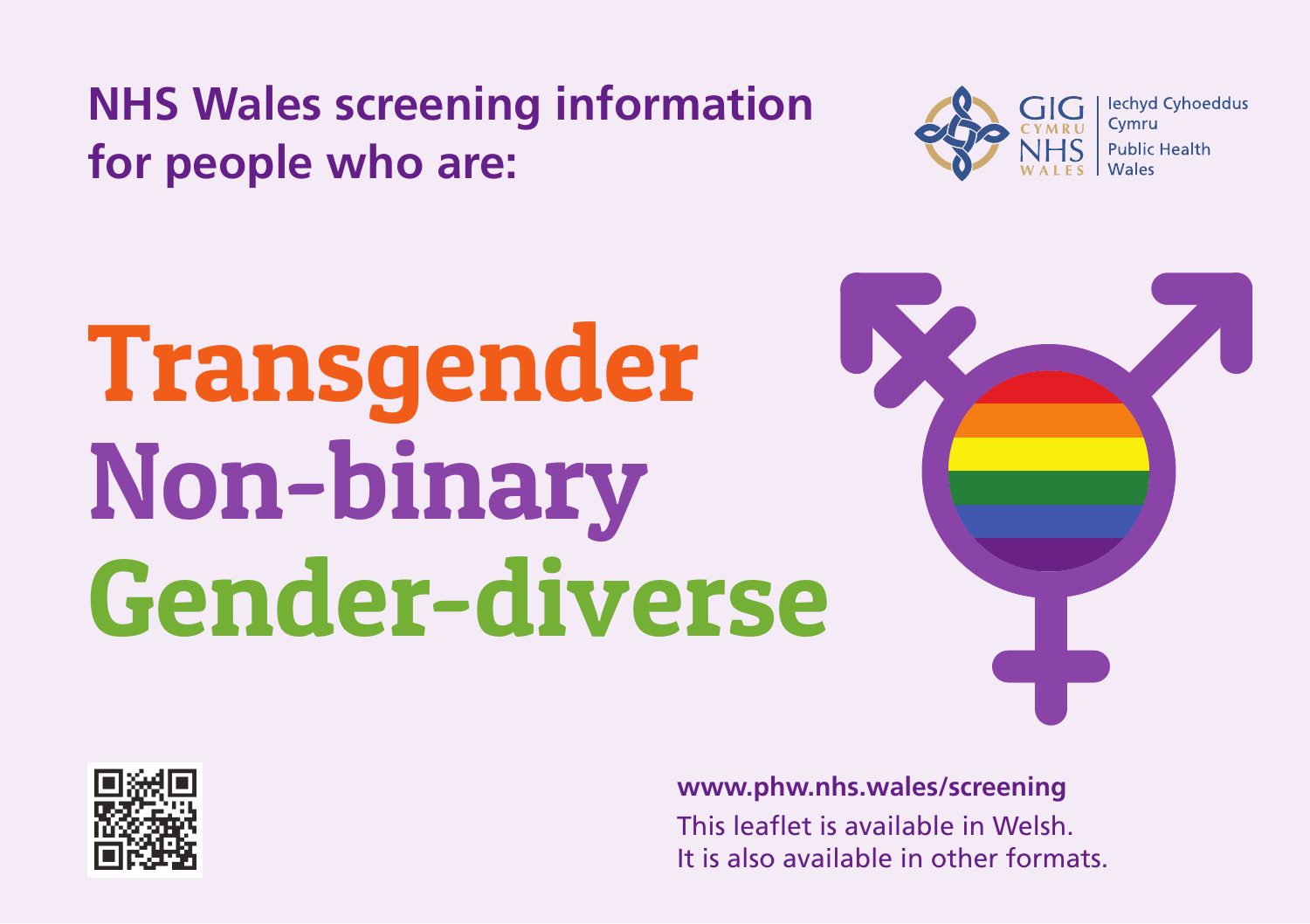## **Contents**

| <b>NHS screening</b> |  |
|----------------------|--|
| <b>Screening</b>     |  |

- **About breast screening 6**
- **About cervical screening 10**
- **About abdominal aortic 14 aneurysm (AAA) screening**

| <b>About bowel screening</b>           | 18 |
|----------------------------------------|----|
| <b>About diabetic eye screening 22</b> |    |
| <b>About antenatal screening</b>       | 24 |
| Tell us what you think                 | 26 |
| Where can I find more<br>information?  | 26 |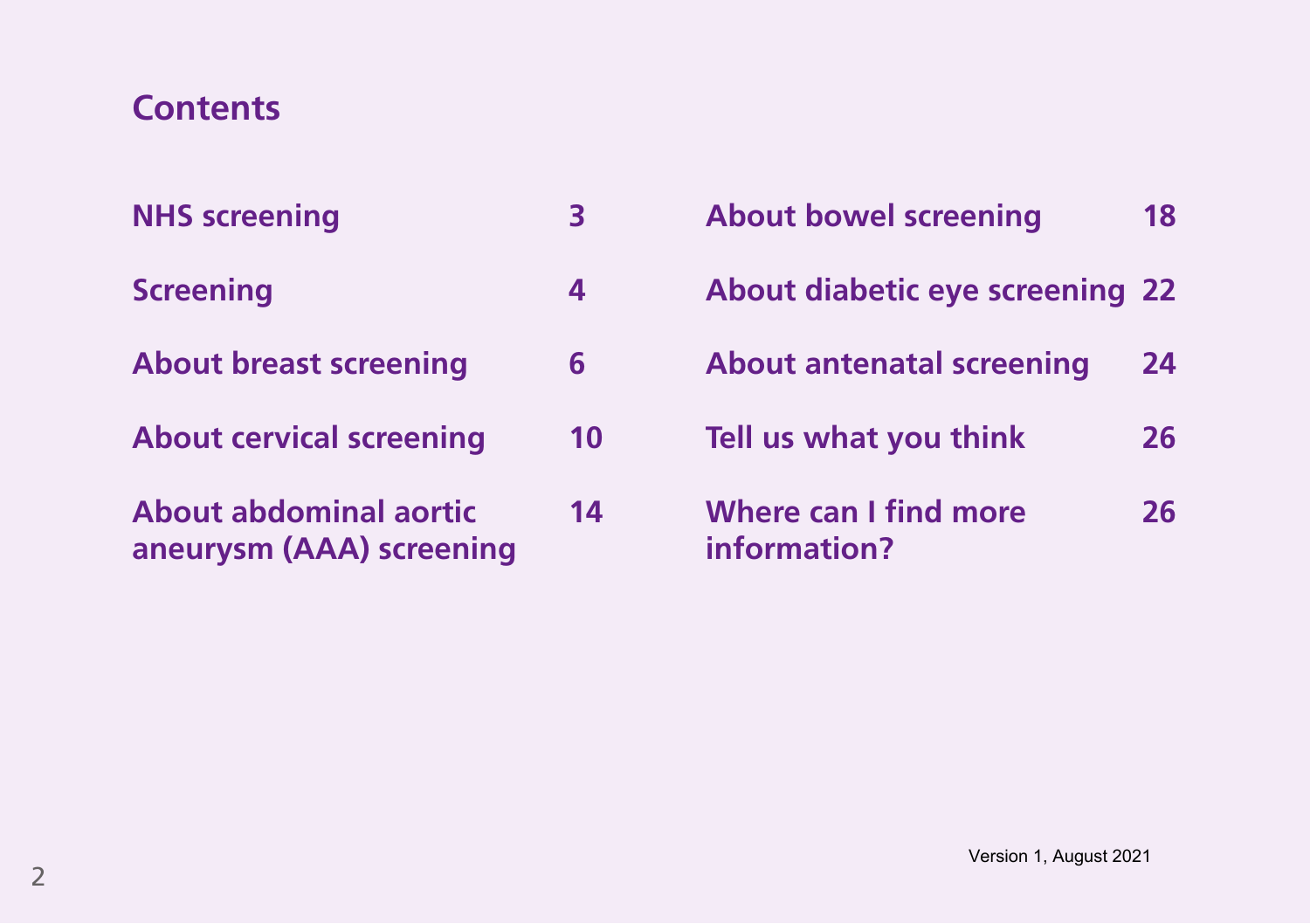## **NHS screening**

This leaflet is for you if you are trans (transgender), non-binary or genderdiverse. It is important you read the information in this leaflet to help you decide.

If you are a health professional you may find this leaflet helpful.

If you live in Wales, we will invite you for screening based on your:

- age; and
- gender.

It is important to know that you will be invited for screening based on how you are registered with your GP and not based on the sex you were assigned at birth.

**Your risk of certain conditions will depend on the sex you were assigned at birth**

We aim to treat everyone with dignity and respect. It is important that we address you in the correct way. Please tell us if you feel we can improve your experience of screening.

We have provided contact numbers throughout this leaflet. We welcome phone calls in Welsh.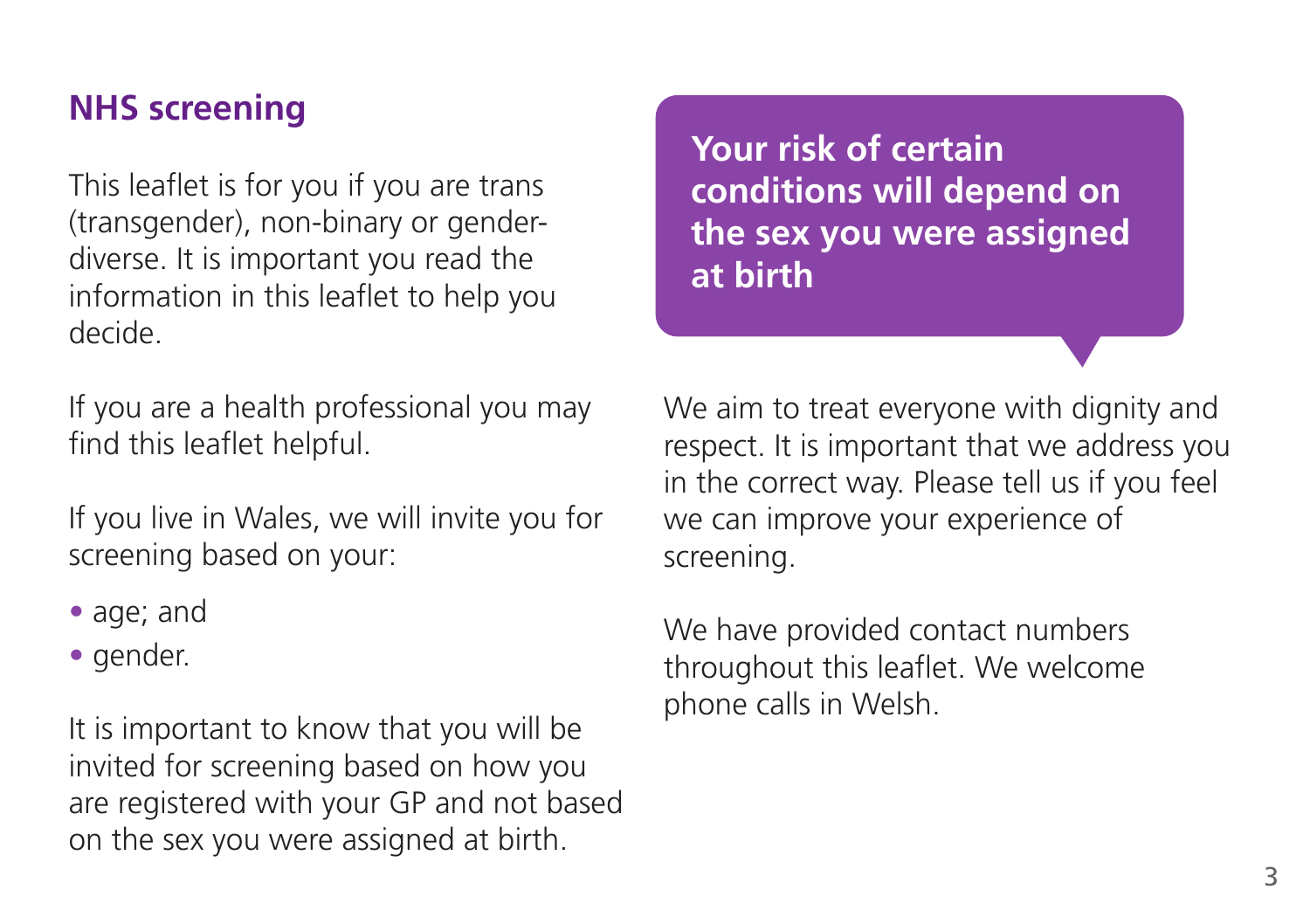## **I was assigned male at birth**

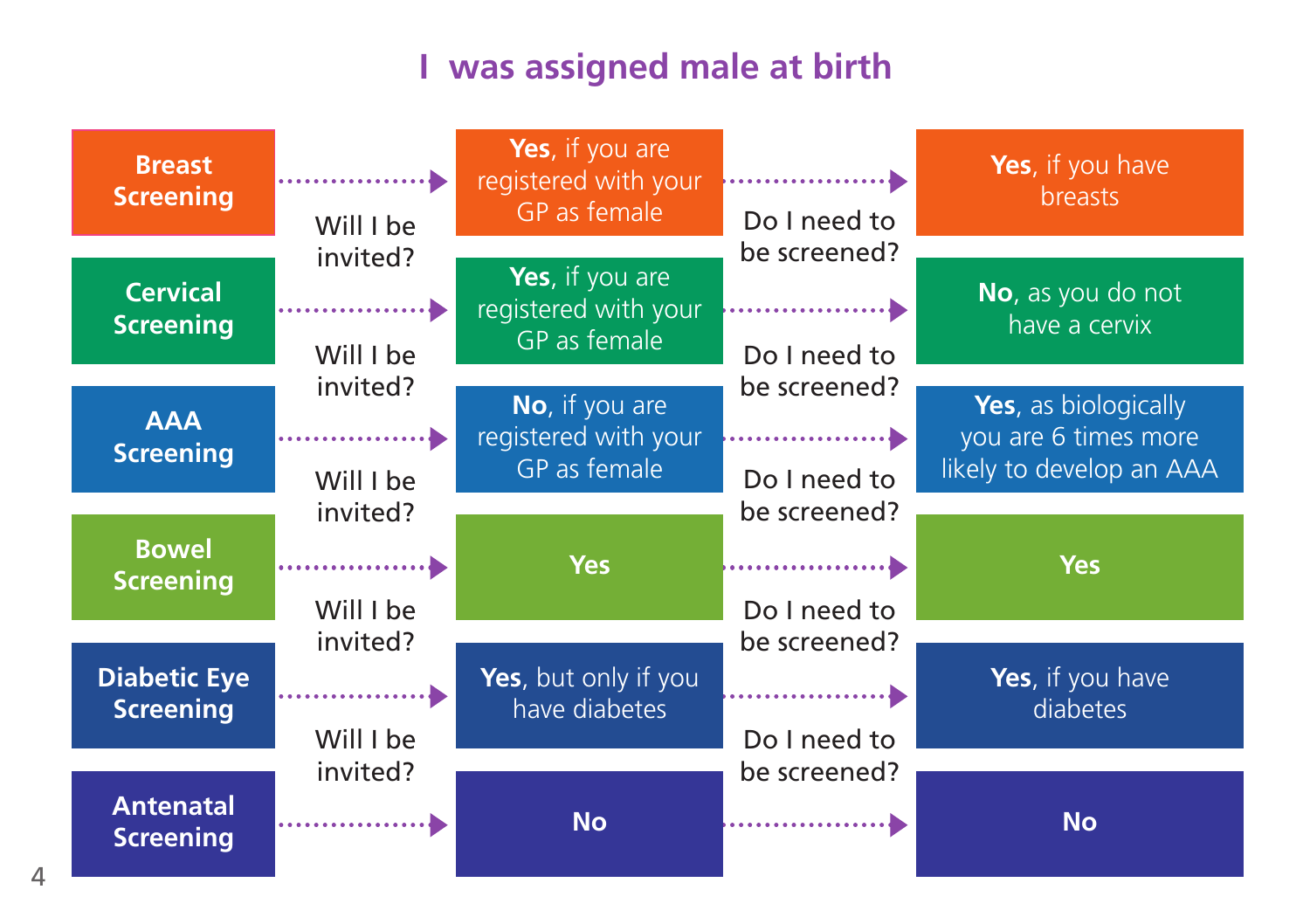#### **I** was assigned female at birth

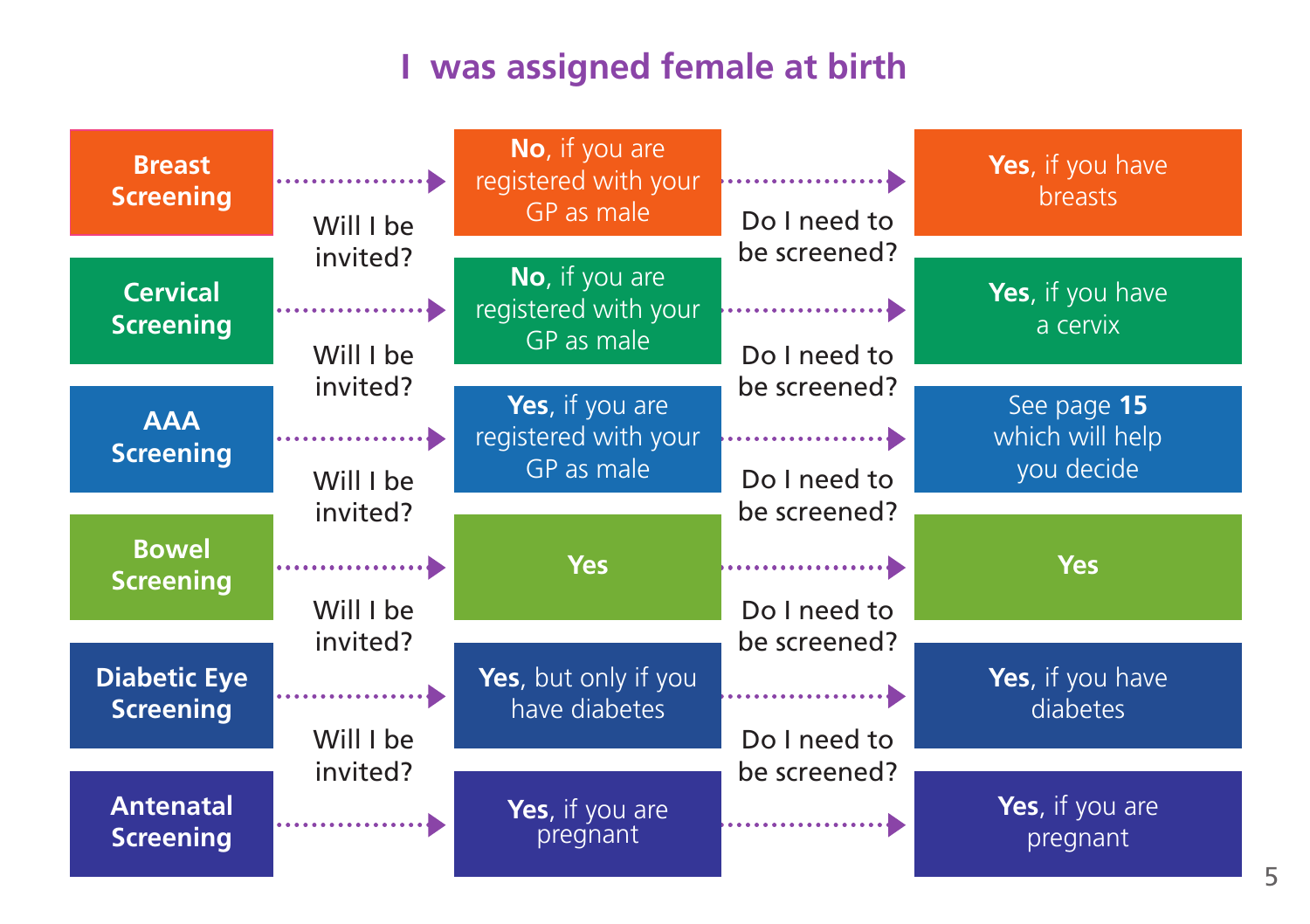

If you have any questions about breast screening, please contact: **South East Wales 029 2039 7222 West Wales 01792 459988 North Wales 01492 860888**

**[phw.nhs.wales/breast-screening](http://www.phw.nhs.wales/breast-screening)**

## **About breast screening**

**Who:** Some people aged between 50 and 70 (and some people over 70 if you ask)

**When:** Every three years

**Test:** Mammogram (Breast x-ray)

You will receive your first invitation before your 53rd birthday.

If you are invited for breast screening or have asked for a breast check to be done at your local hospital, it is important to attend.

Breast screening can save lives by finding breast cancer early.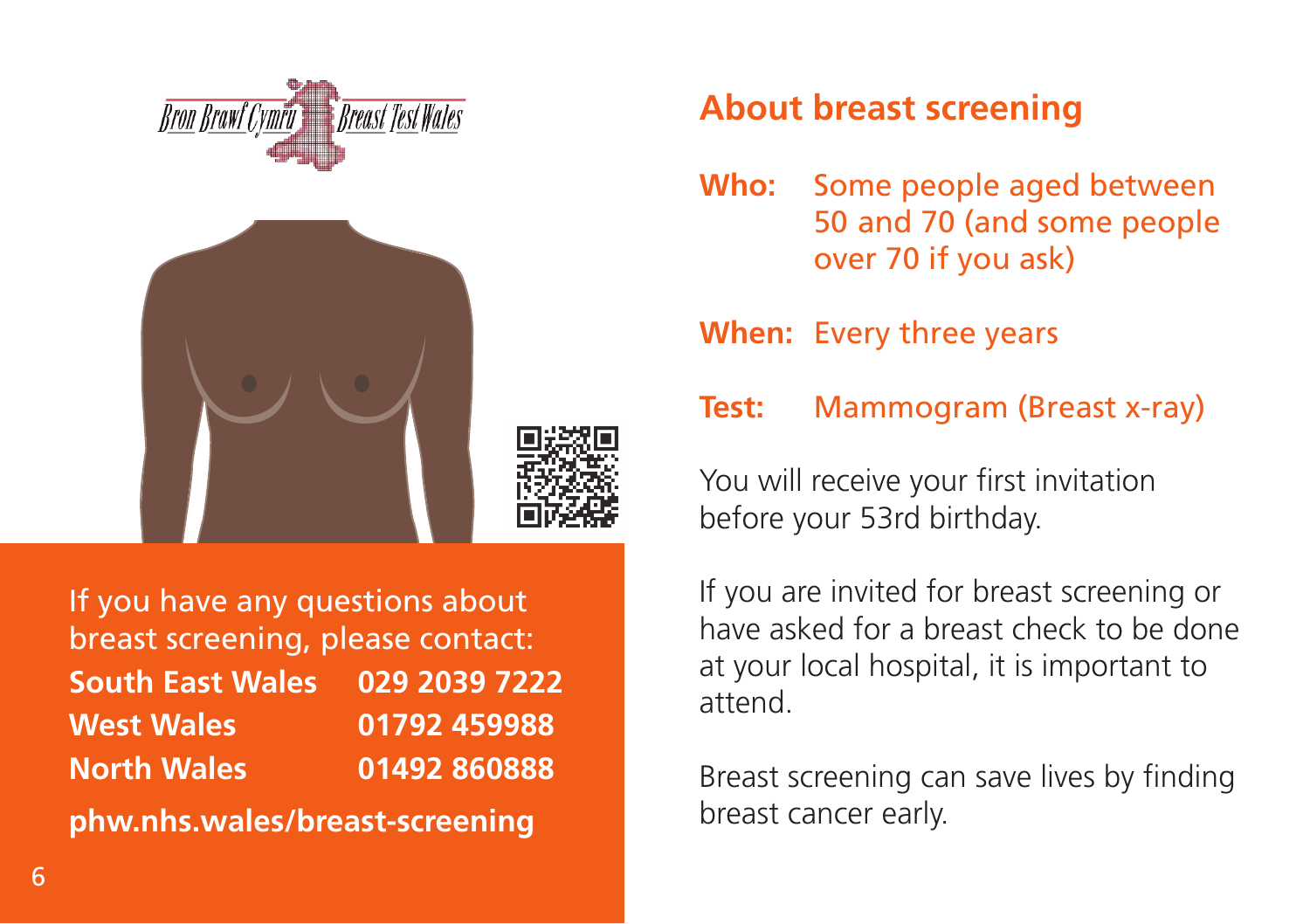## **Things you need to know about breast screening**

If you are registered with your GP as female, you will be invited for breast screening.

- If you are on long-term oestrogen therapy, you may be at an increased risk of developing breast cancer and should attend for screening when invited.
- If you have had chest reconstruction (breast implants), we recommend that you still attend for breast screening.

### If you are not registered with your GP as female, you will not be invited for breast screening.

If you have not yet had chest reconstruction (top surgery) or still have breasts, we recommend that you go for breast screening.

You will need to talk to your GP to arrange a referral to your local hospital or breast clinic. This will not be carried out by Breast Test Wales.

If you wear a binder, you will need to remove this before having your mammogram (breast x-ray). Private changing rooms are available so that you can remove your binder just before having your breast x-ray. If you have any concerns about your appointment, you can contact your local breast screening office.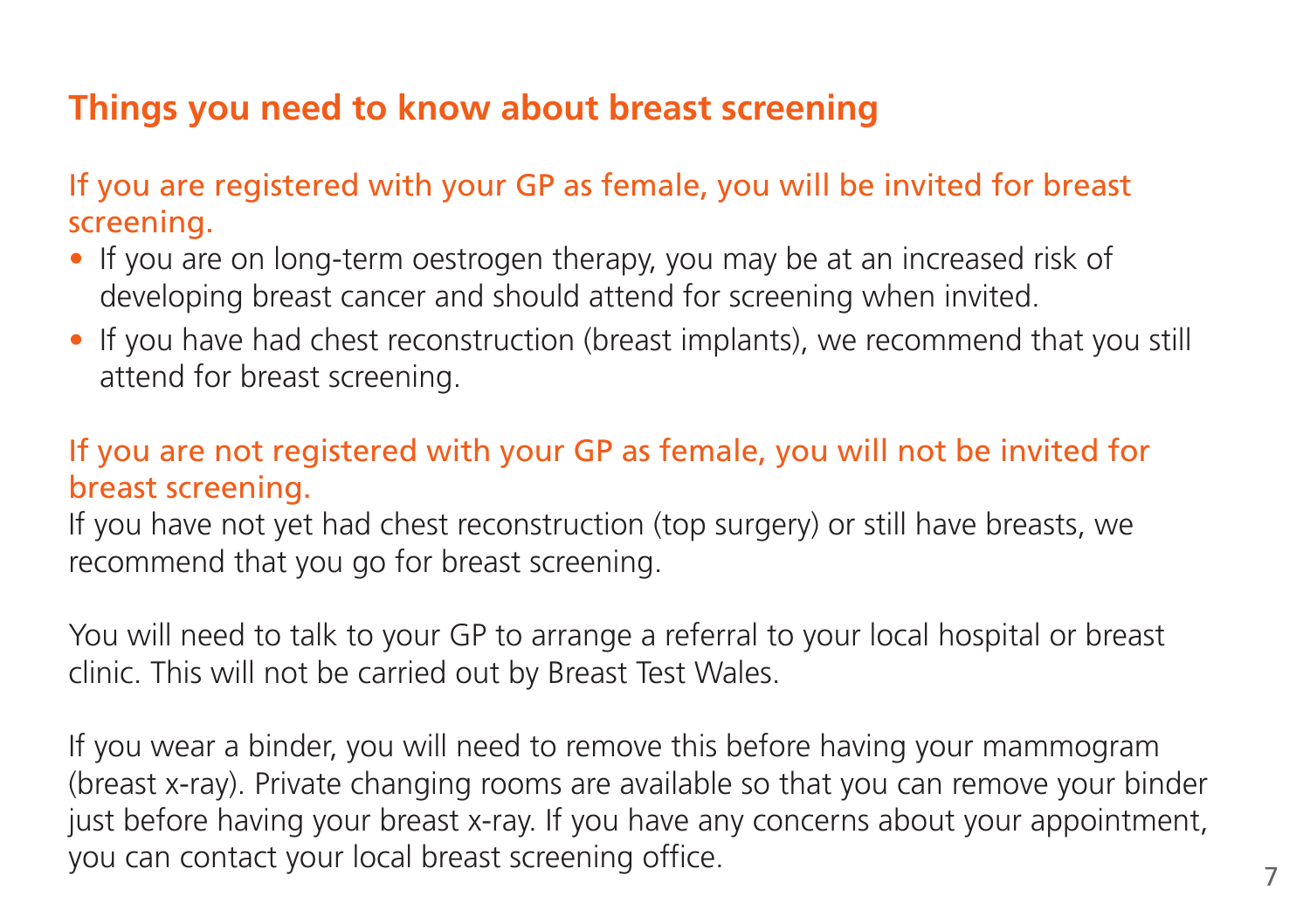We may invite people who do not need to have breast screening. If you think this applies to you or you are not sure, contact Breast Test Wales who will be able to help you.

#### General information

We understand that you may be worried about going for your breast screening appointment. Let Breast Test Wales know if you would like your appointment at the beginning or end of the clinic or if you would prefer to be screened at your local breast screening centre.

Speak to your GP if you are worried about breast cancer running in your family. Taking part in screening is your choice. If you do not want to be invited for breast screening you will need to contact your local breast screening office. They will explain how you can opt out of breast screening.

#### What you can do

Breast awareness is part of general body awareness. It is important to get to know how your breasts look and feel normally. This will help you notice any changes that are different.

Although uncommon, people assigned male at birth can get breast cancer, so it is important that everyone is breast aware.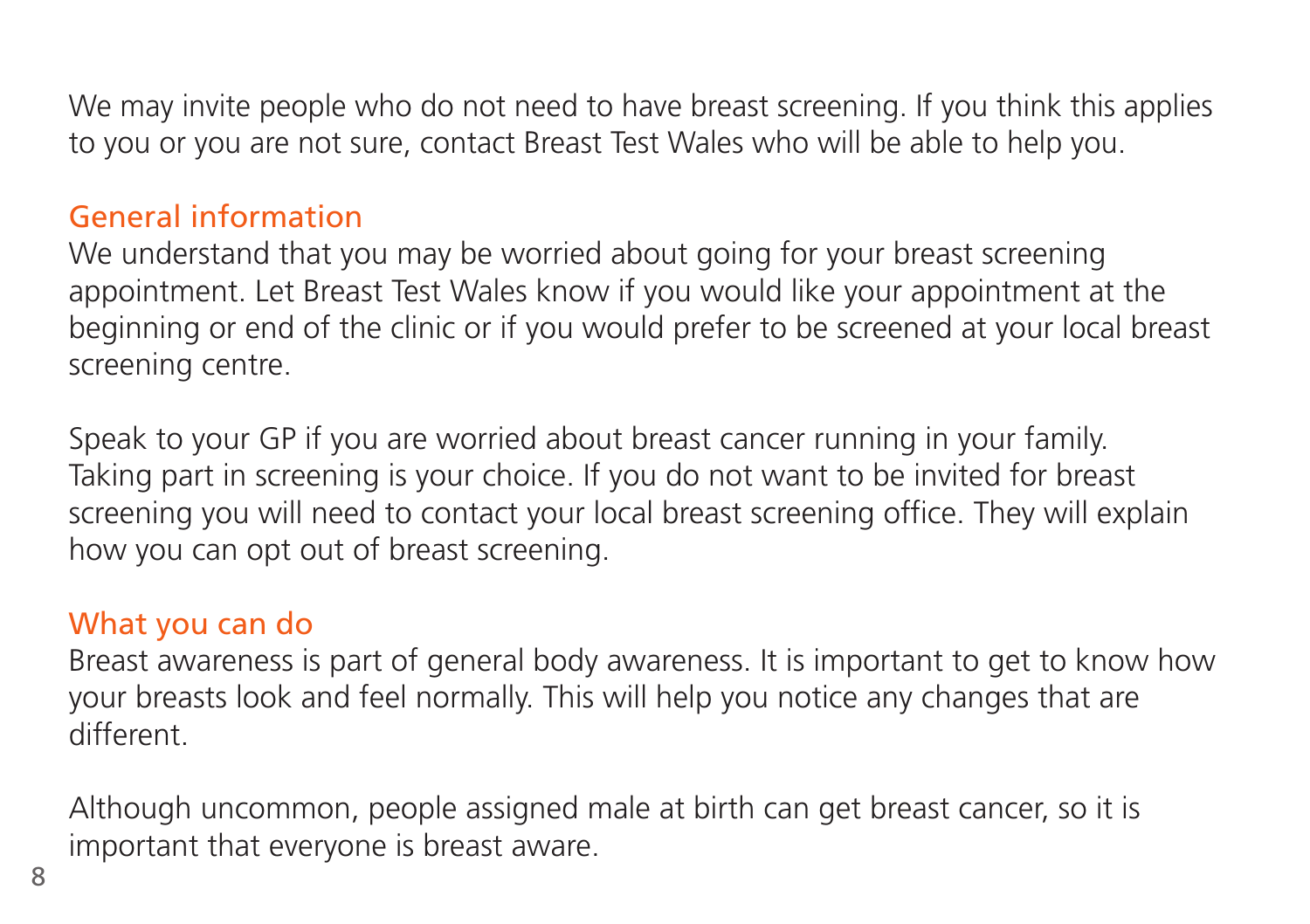It's as simple as:

- Touch your breasts: can you feel anything unusual?
- Look for changes: does anything look different?
- Check any changes with your GP.

If you notice any changes, talk to your GP without delay.

## Signs and symptoms you should look for

- A change in the size or shape of one breast
- Puckering or dimpling of the skin
- A change in the position of the nipple it might be pulled in or pointing differently
- Lumps, thickening or bumpy areas in one breast or the armpit
- Discharge or blood from the nipple
- A rash around the nipple
- Swelling in your armpit
- Constant discomfort or pain in one breast that is different from normal

## For more information, visit: **[phw.nhs.wales/breast-screening](http://www.phw.nhs.wales/breast-screening)**

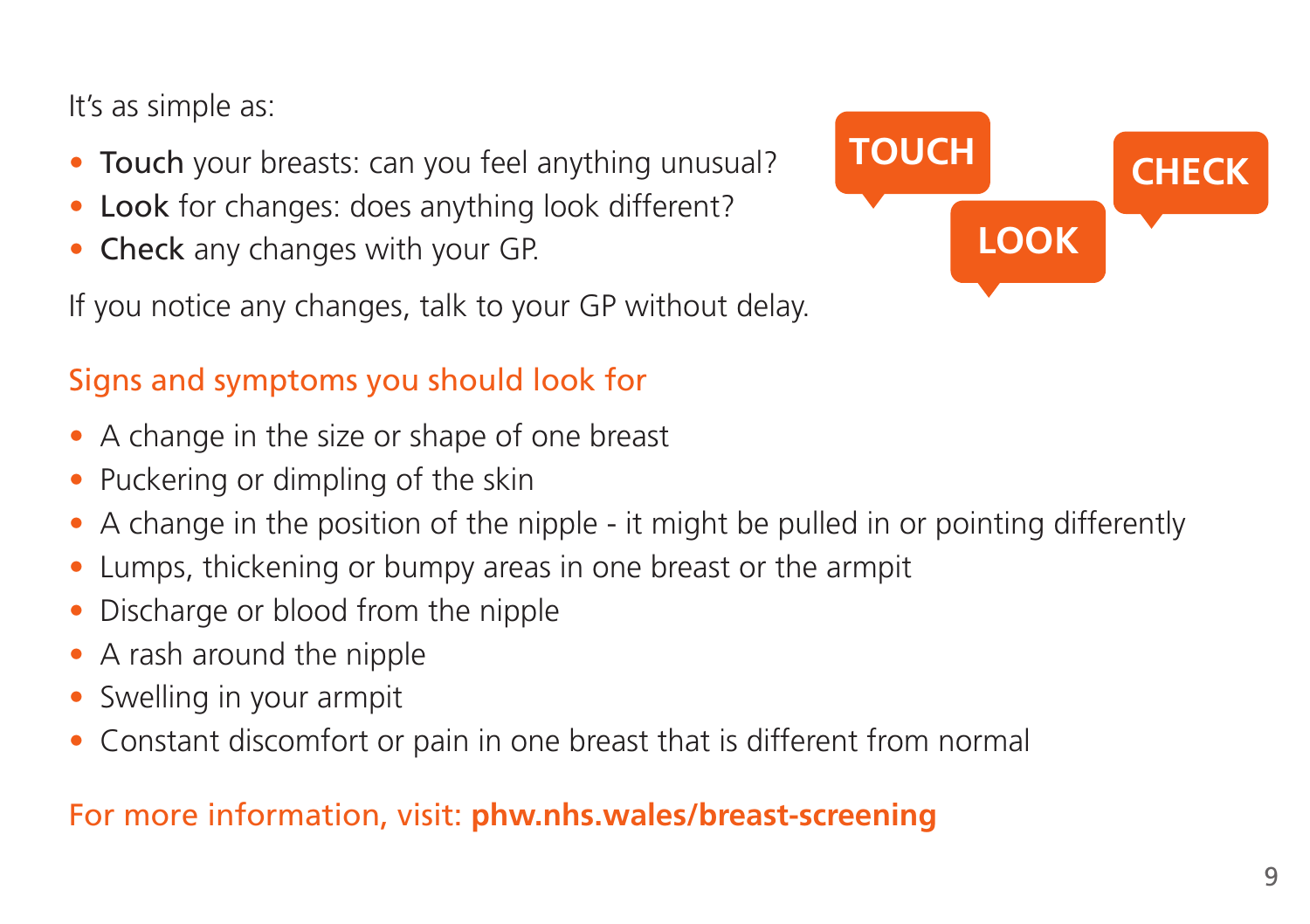



If you have any questions about cervical screening, please contact: **South East Wales 029 2078 7910 Mid & West Wales 01792 940940 North Wales 01352 877899 [phw.nhs.wales/cervical-screening](http://www.phw.nhs.wales/cervical-screening)**

## **About cervical screening**

**Who:** Anyone aged 25 to 64 who has a cervix

**When:** Every three years (aged 25 to 49) Every five years (aged 50 to 64)

## **Test:** Cervical screening (smear test)

If you have a cervix it is important for you to attend your cervical screening.

Cervical screening (a smear test) can save lives by preventing cancer from developing in the cervix (the neck of the womb).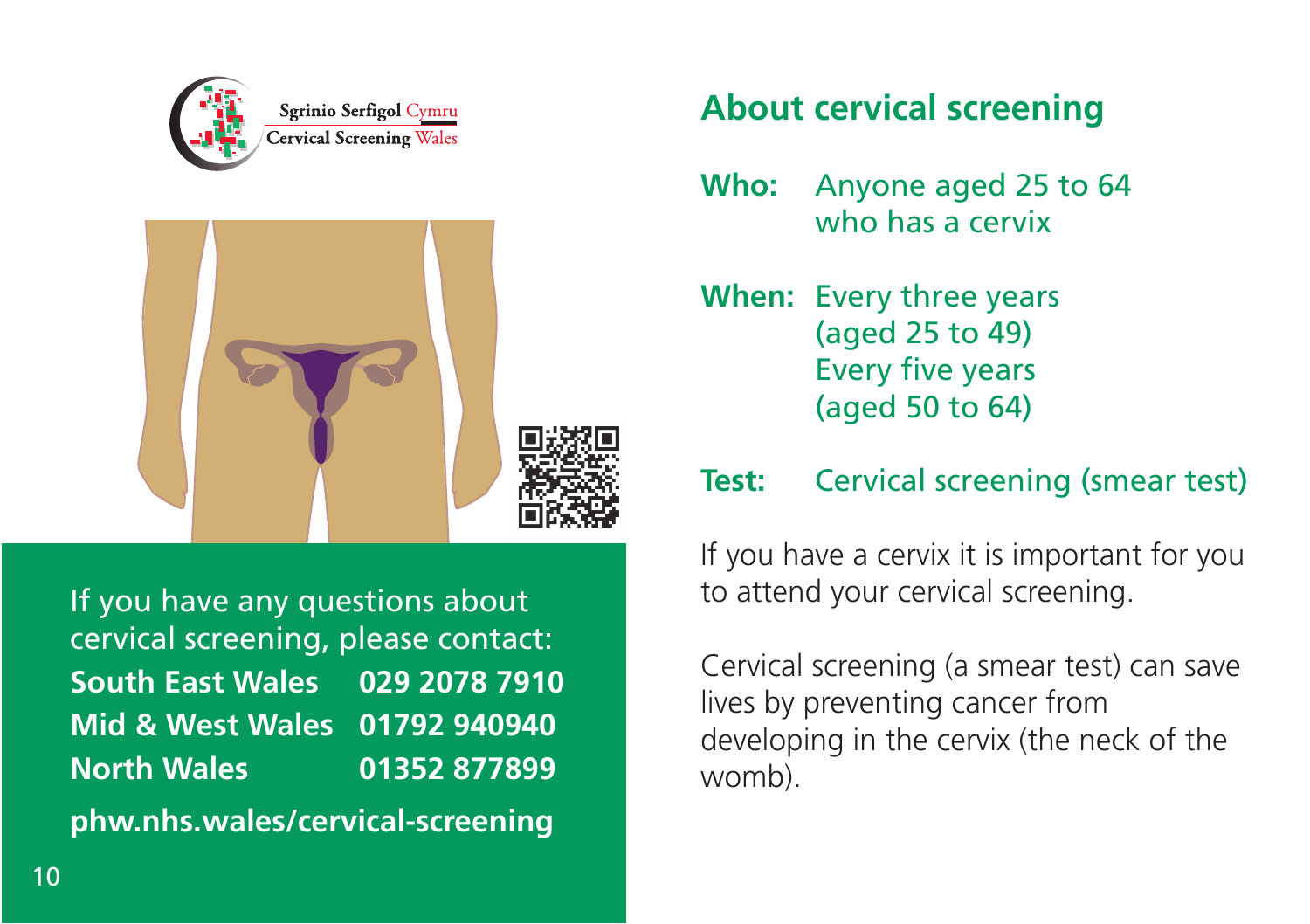## **Things you need to know about cervical screening**

#### If you are registered with your GP as female, you will be invited to make an appointment for cervical screening.

If you have a cervix, please attend. If you do not have a cervix, you do not need to attend. Please let your GP or Cervical Screening Wales know so that you do not receive further invitations.

### If you are not registered with your GP as female, you will not be invited for cervical screening.

However, if you have a cervix it is important that you are screened. To do this, let your GP know.

We may invite people who do not need to have cervical screening as they do not have a cervix. If you do not have a cervix, you will need to let your GP or Cervical Screening Wales know so we do not send you further invitations.

#### General information

We understand that you may be worried about going to a cervical screening appointment. You may want to ask your GP practice if you can have your appointment at the beginning or end of the clinic.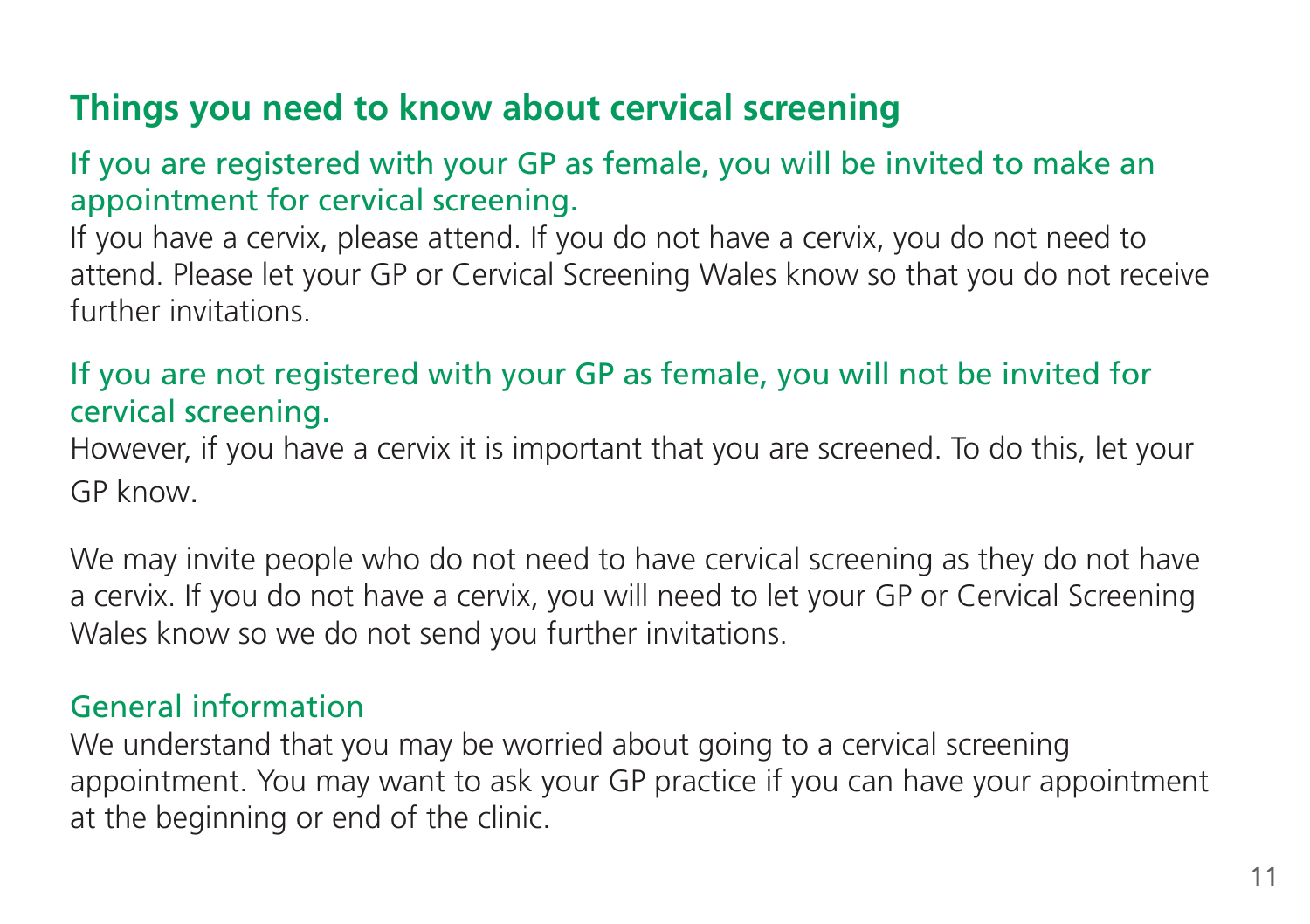If you are a trans man taking long-term testosterone, your screening test may be uncomfortable or painful. You may want to:

- talk to your GP or nurse about using a different size speculum;
- ask them to use extra lubrication; or
- lie on your side to have the test.

We know this can be an anxious time as there may be physical changes to your body, particularly to your genital area. If you are worried about having your cervical screening test, talk to your GP practice or contact Cervical Screening Wales.

Taking part in screening is your choice. If you do not want to be invited for your screening test you should contact Cervical Screening Wales. They will be able to tell you how you can opt out of cervical screening.

### What you can do

- Attend your cervical screening appointment even if your previous results have been normal.
- Stop smoking, as smoking increases your risk of cervical cancer.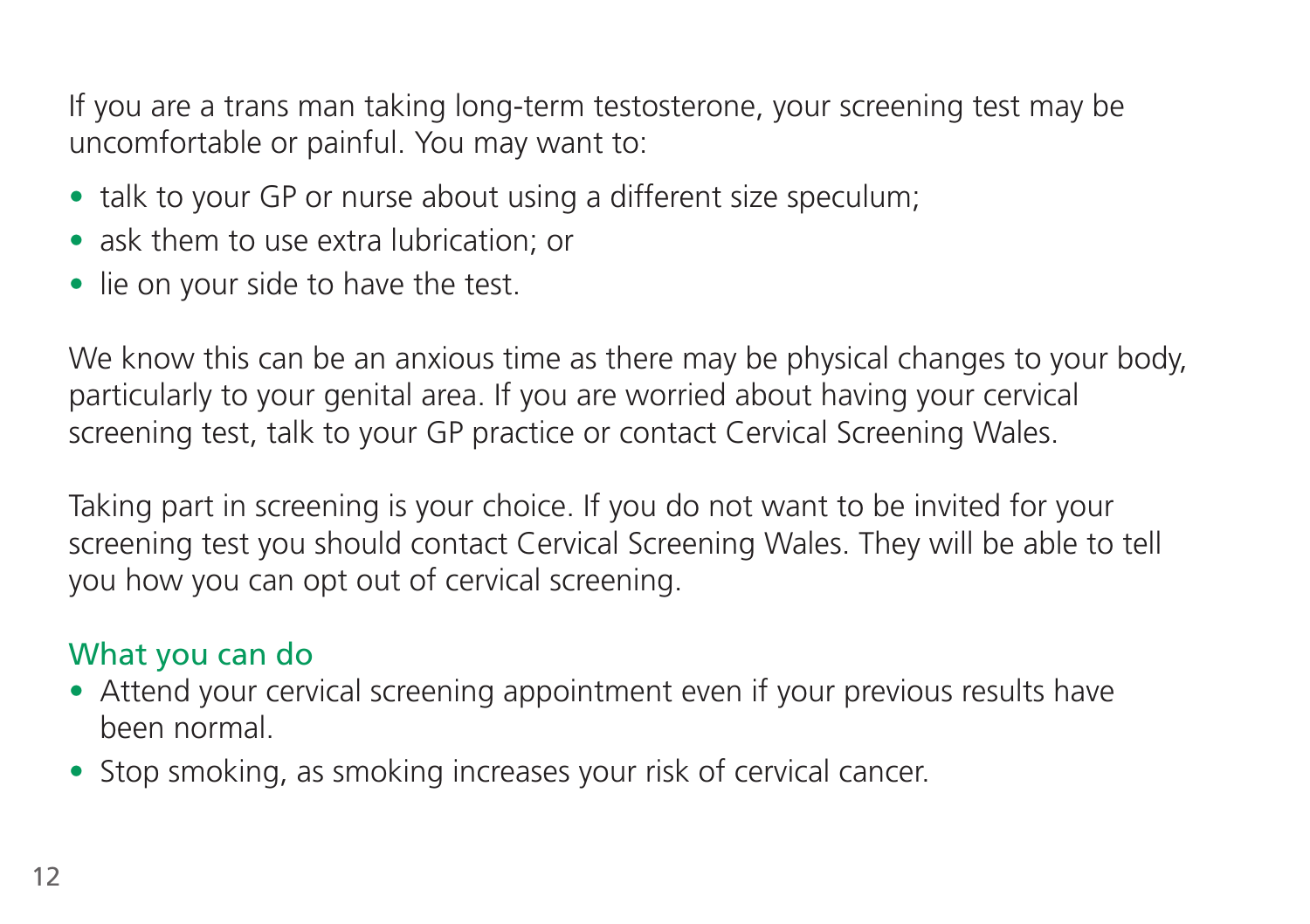Nearly all cervical cancers are caused by a virus called human papillomavirus (HPV). This is a very common virus that most people will come into contact with at some time during their lives.

HPV is spread by skin-to-skin contact. For HPV in the cervix, this is passed on through any type of sexual activity. In Wales, HPV vaccinations are offered to everyone aged 12 to 13. The vaccine could prevent 7 out of 10 cases of cervical cancer in the future. However, it is possible to develop cell changes despite having had the vaccine. People who have been vaccinated and have a cervix should still have screening.

## Signs and symptoms you should look for

You should tell your GP if you have any of the following, even if you have had a normal screening test.

- Bleeding between periods, during or after sex or after the menopause (after your periods have stopped)
- Unusual vaginal discharge.

### For more information, visit: **[phw.nhs.wales/cervical-screening](http://www.phw.nhs.wales/cervical-screening)**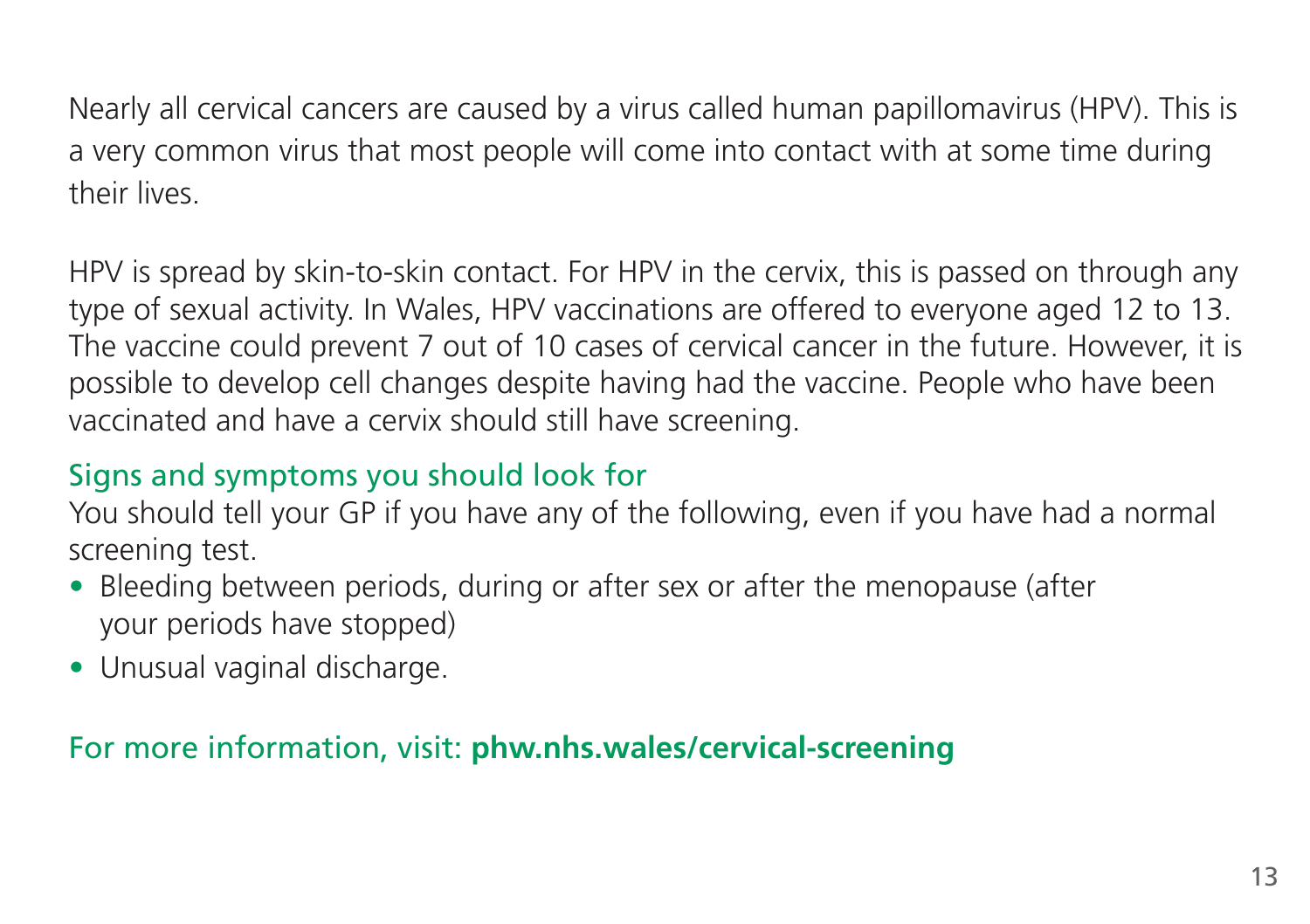

If you have any questions about AAA blood vessel) in the abdomen. screening, please contact: **South East Wales 01443 235161 South West Wales 01792 453162 North Wales 01492 863563 [phw.nhs.wales/aaa-screening](http://www.phw.nhs.wales/aaa-screening)**

## **About AAA screening**

**Who:** Some people aged 65 (Some people over 65 if you ask)

**When:** One-off test

#### **Test:** Ultrasound

AAA (abdominal aortic aneurysm) screening can save lives by finding a swelling (aneurysm) of the aorta (main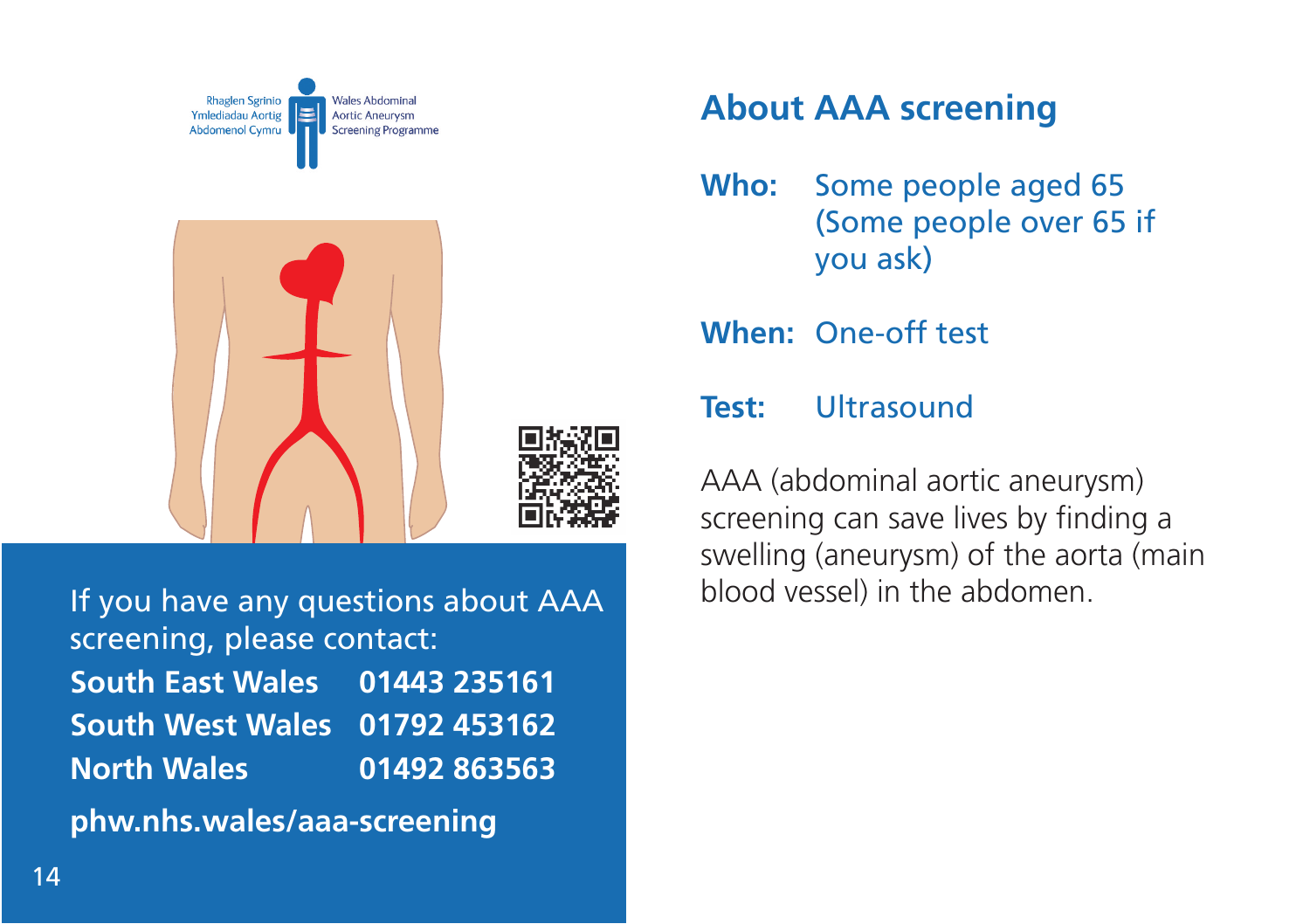## **Things you need to know about AAA screening**

If you were assigned male at birth, you are six times more likely to have an AAA than someone who was assigned female at birth.

A ruptured AAA is less common in a person assigned female at birth, and on average this happens 10 years later than in a person assigned male at birth.

## If you are registered with your GP as male, you will be invited for AAA screening.

If you were assigned female at birth you can choose whether or not you would like to attend for screening.

### If you are not registered with a GP as male, you will not be invited for AAA screening.

If you were assigned male at birth it is important for you to be screened. You will need to contact your local screening office to arrange a suitable appointment.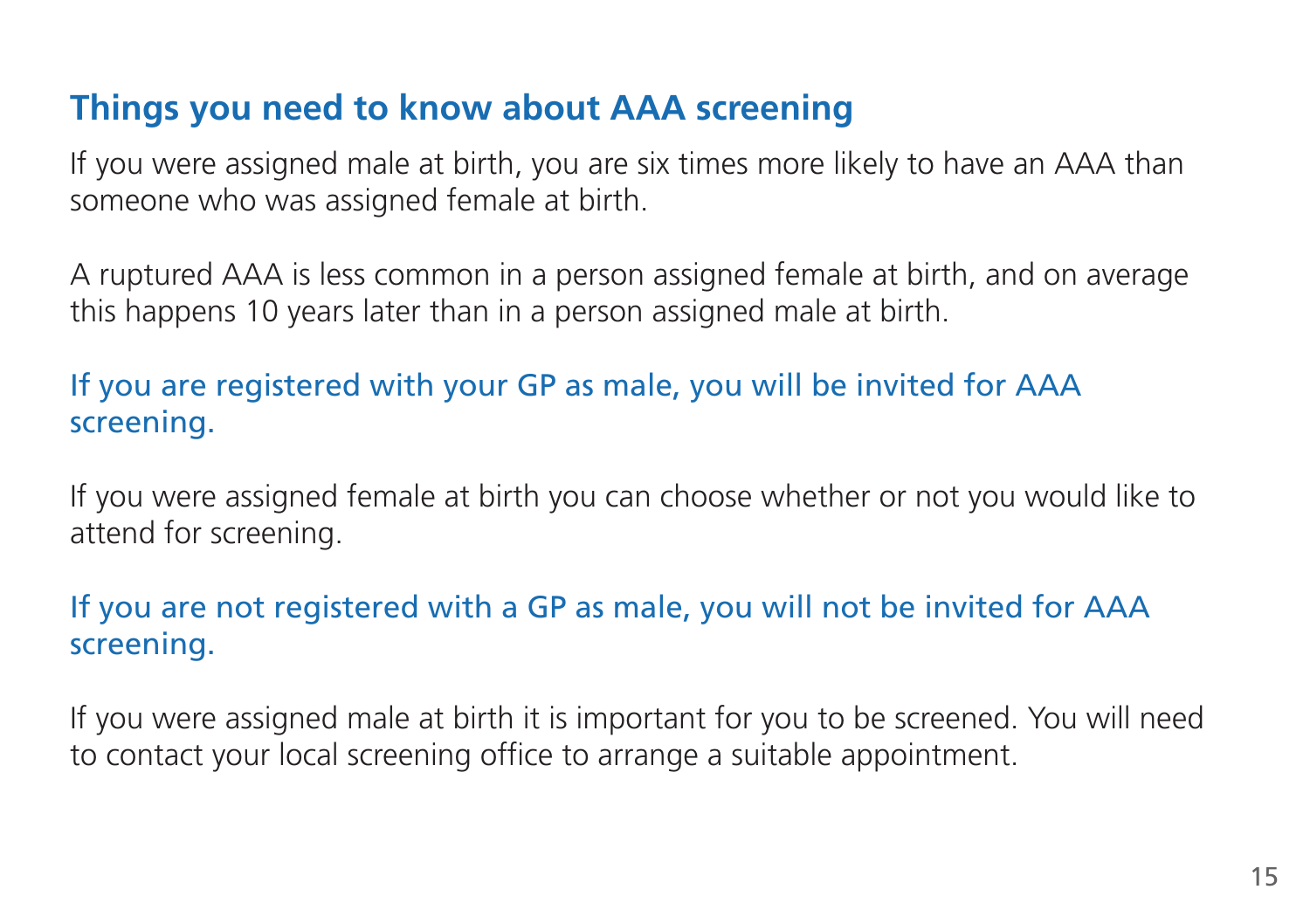## General information

We understand that you may be worried about attending your AAA screening appointment. Let the Wales Abdominal Aortic Aneurysm Screening Programme know if you would like your appointment at the beginning or end of the clinic.

AAA screening involves having an ultrasound scan of your abdominal aorta. You will not need to undress but you will have to lift up your top. If you wear a binder, the screener may be able to do the scan without you having to remove this.

Speak to your GP if you are worried about AAA running in your family.

Taking part in screening is your choice. If you do not want to be invited for your screening test you should contact the Wales Abdominal Aneurysm Screening Programme. They will be able to tell you how you can opt out of AAA screening.

#### Who is most at risk of an AAA?

An AAA can happen to anyone but it is most common in people who are assigned male at birth and who are aged 65 or over.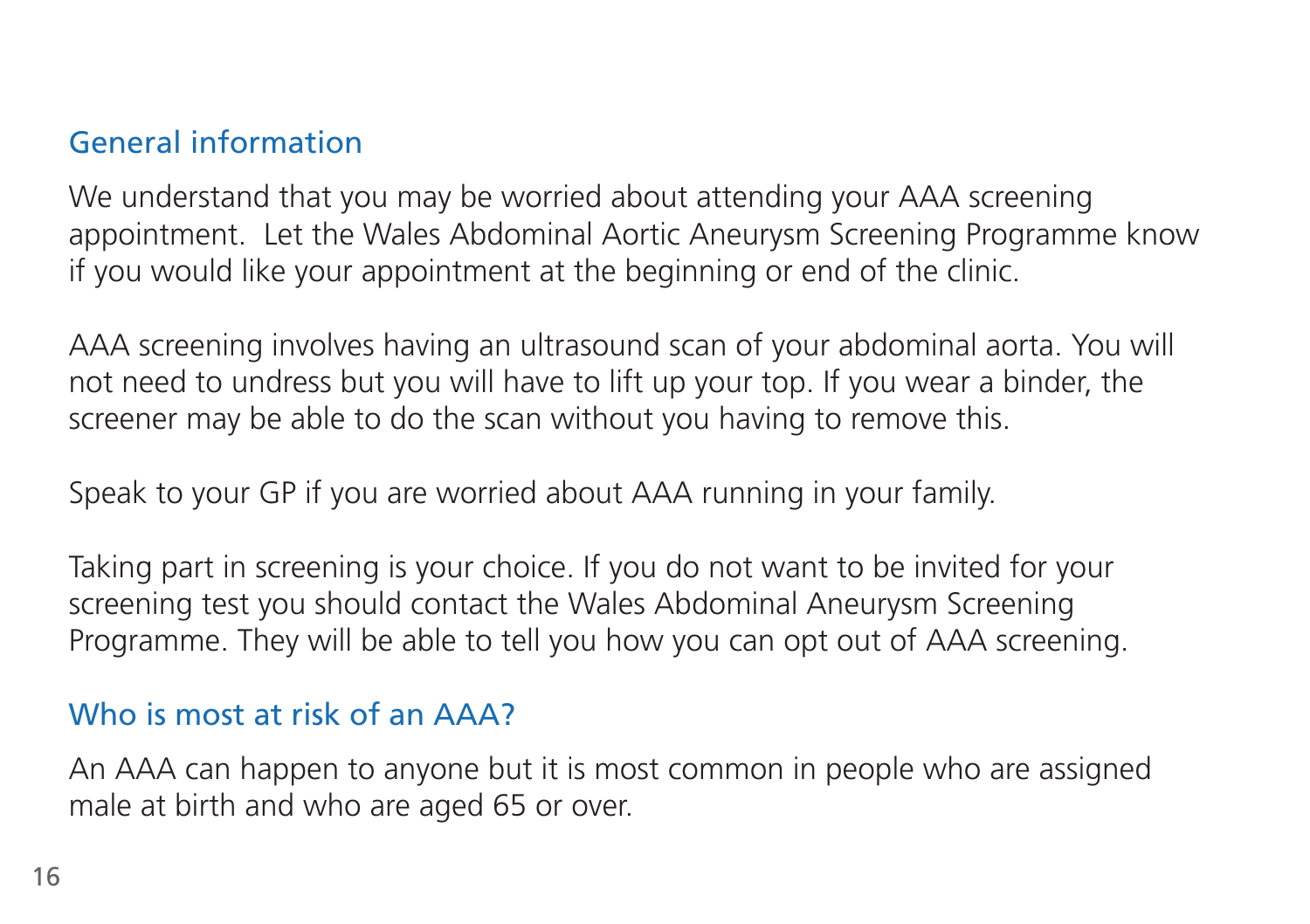## You are more at risk of developing an AAA if:

- you have high blood pressure;
- you have high cholesterol;
- you have a family history of AAA; or
- you smoke.

## Signs and symptoms you should look for

There are usually no signs and symptoms of an AAA. The easiest way to find an AAA is by having a simple ultrasound scan of the abdomen.

### For more information, visit: **[phw.nhs.wales/aaa-screening](http://www.phw.nhs.wales/aaa-screening)**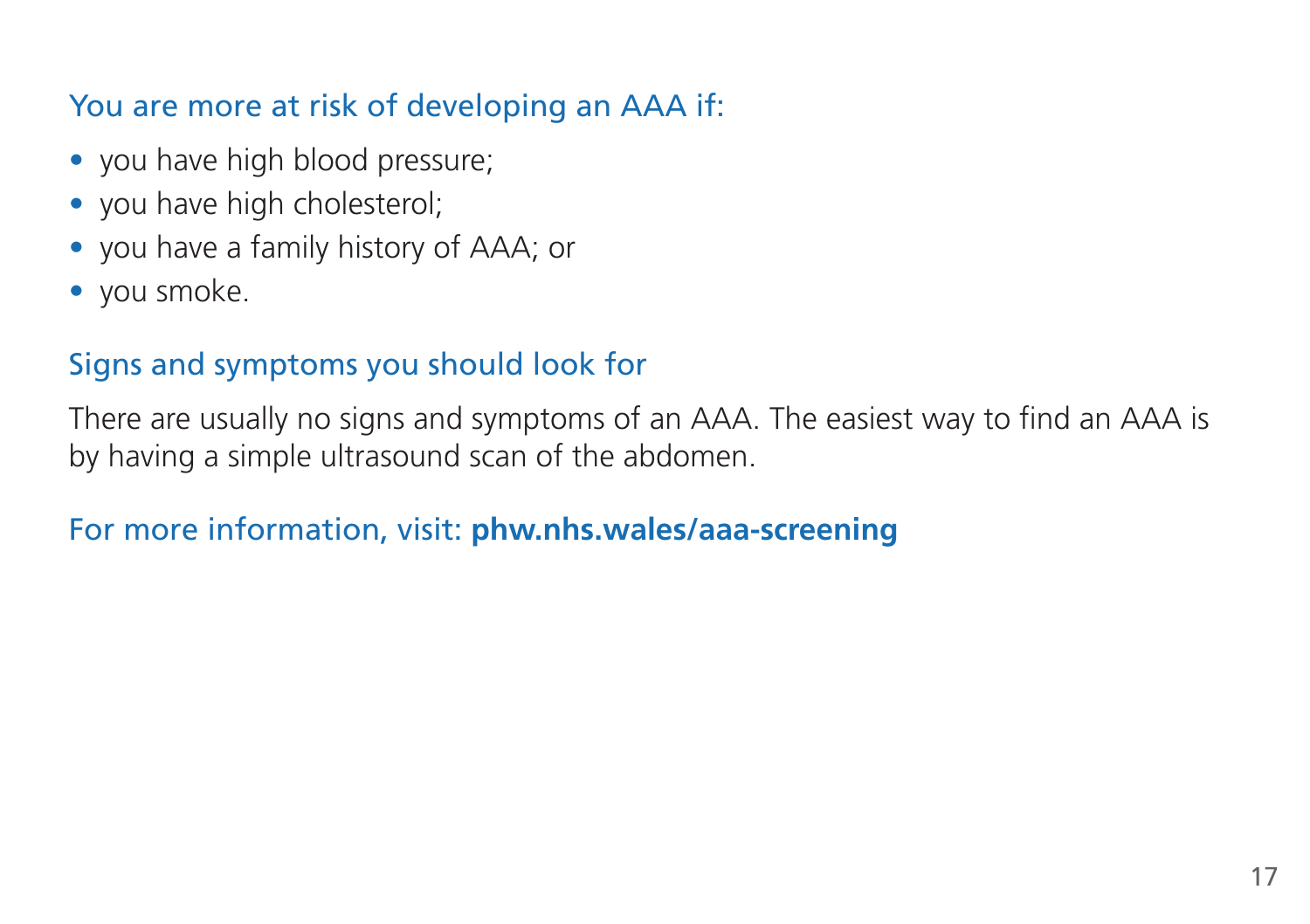

If you have any questions about bowel screening, please contact:

**0800 294 3370 [phw.nhs.wales/bowel-screening](http://www.phw.nhs.wales/bowel-screening)**

## **About bowel screening**

**Who:** People aged 58 to 74

**When:** Every two years

**Test:** Poo sample kit completed at home and returned by post

Bowel screening can save lives by finding bowel cancer early.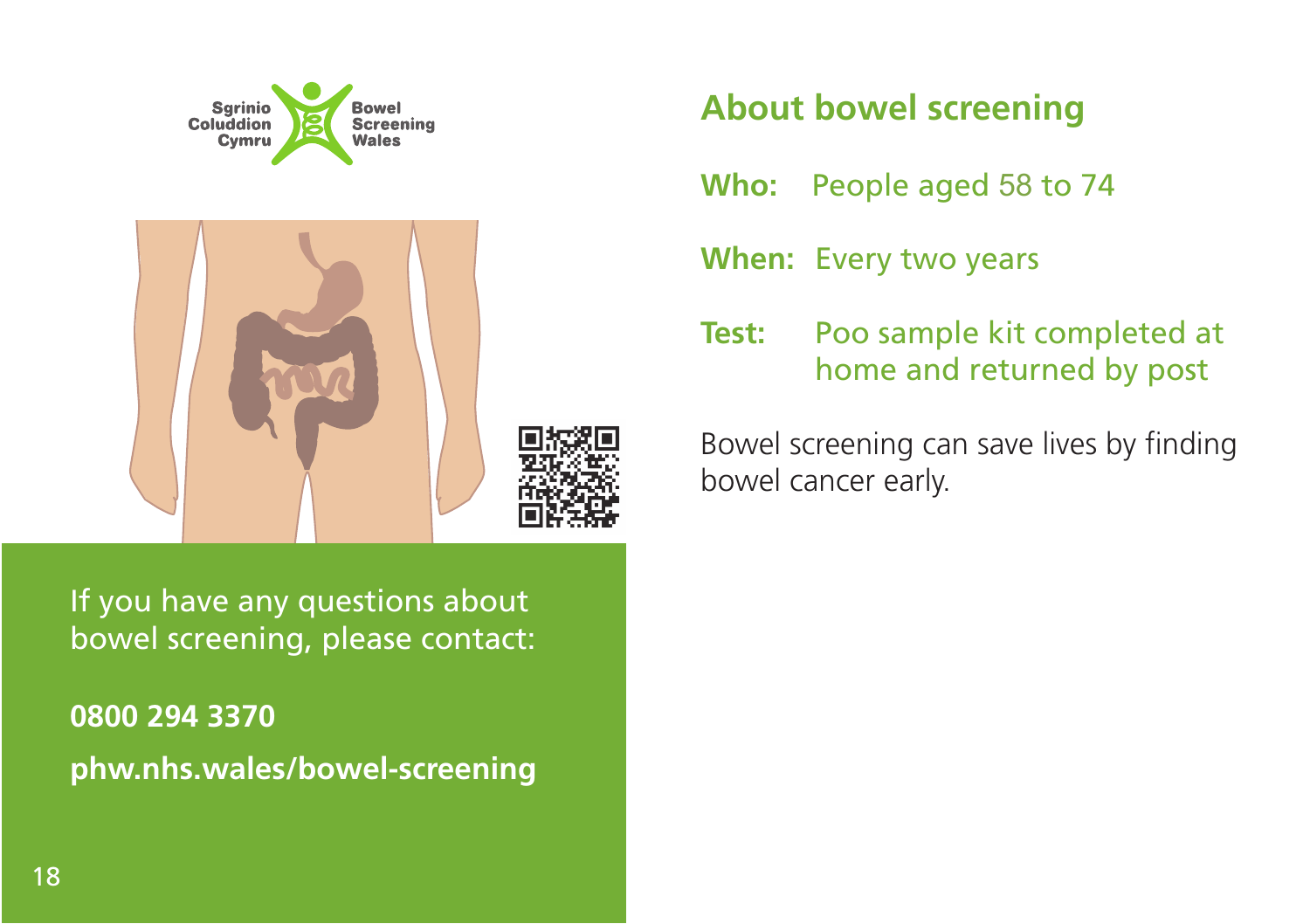## **Things you need to know about bowel screening**

Everyone aged 58 to 74 will be invited to take part in bowel screening every two years.

A bowel screening test kit and information pack will be sent to you in the post when you are due for screening.

The test kit is quick and easy to use and only one small poo sample is needed.

The test looks for tiny amounts of blood in your poo which you may not be able to see. This may be a sign of bowel cancer.

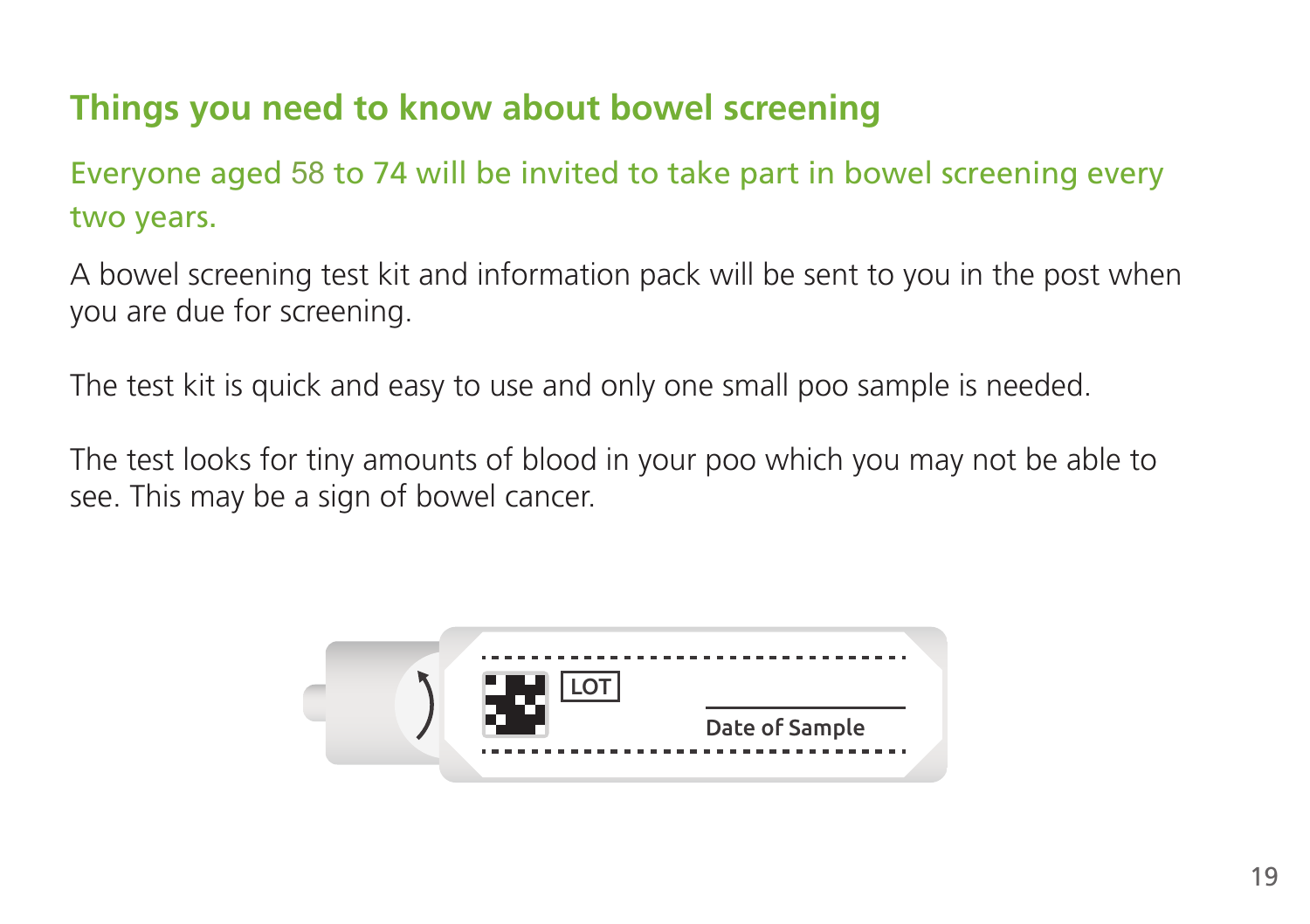## General information

If blood is found in your sample, you will be referred for further tests. This may involve you having a colonoscopy. A colonoscopy is where a small flexible camera is inserted into your back passage (bottom) to look at the lining of your bowel.

If you have had gender reassignment surgery you may find having a colonoscopy more uncomfortable. You may want to talk to your screening nurse or GP about this before having the test.

Taking part in screening is your choice. If you do not want to take part you should contact Bowel Screening Wales. They will be able to tell you how you can opt out of bowel screening.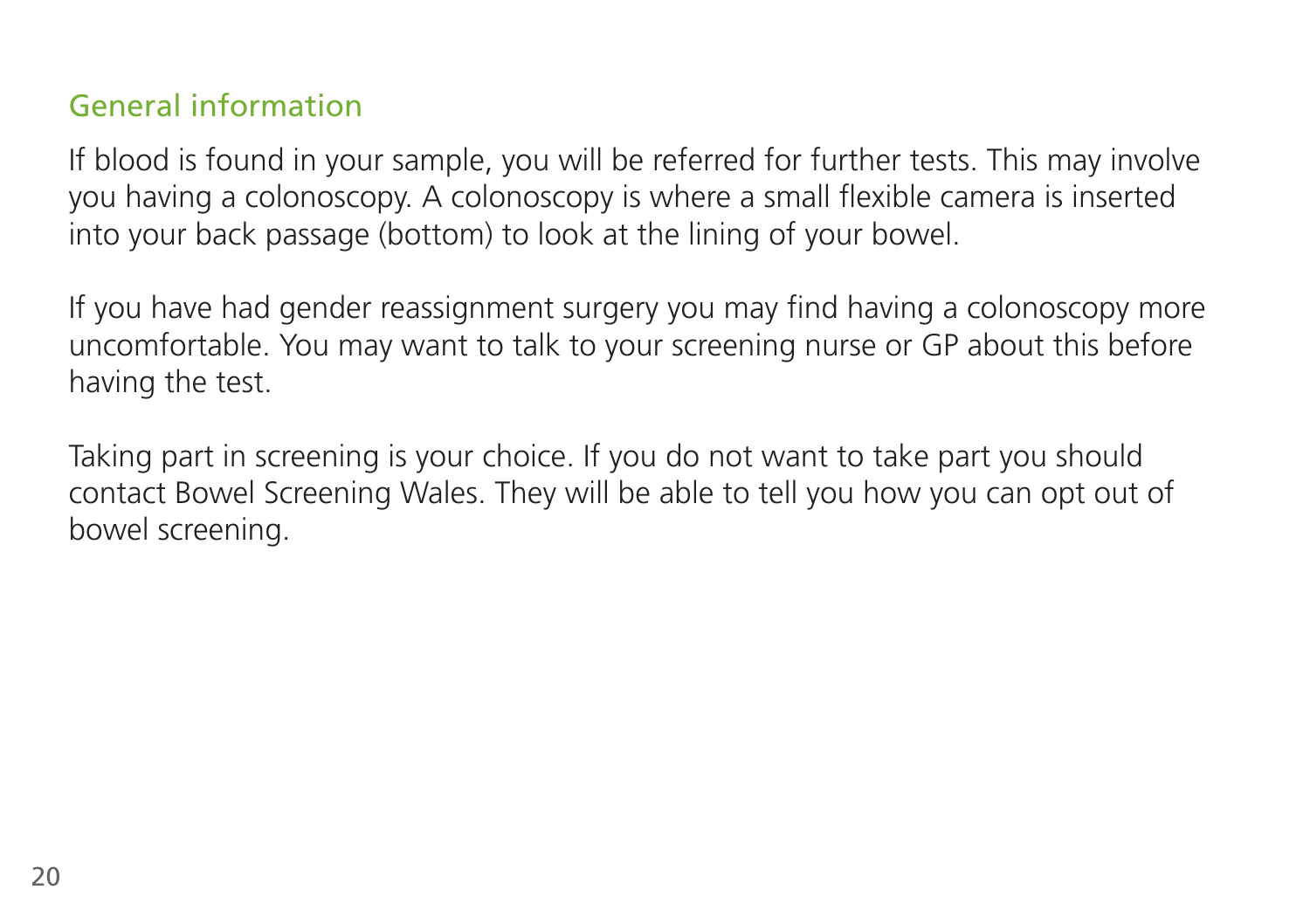## Signs and symptoms you should look for

You may feel well even if you have early bowel cancer. Bowel cancer is more common as you get older. You should tell your GP if you have any of the following.

- Bleeding from your bottom or blood in your poo (or both)
- A persistent and unexplained change in your bowel habit
- Unexplained weight loss
- Extreme tiredness for no obvious reason
- A pain or lump in your tummy

## For more information, visit: **[phw.nhs.wales/bowel-screening](http://www.phw.nhs.wales/bowel-screening)**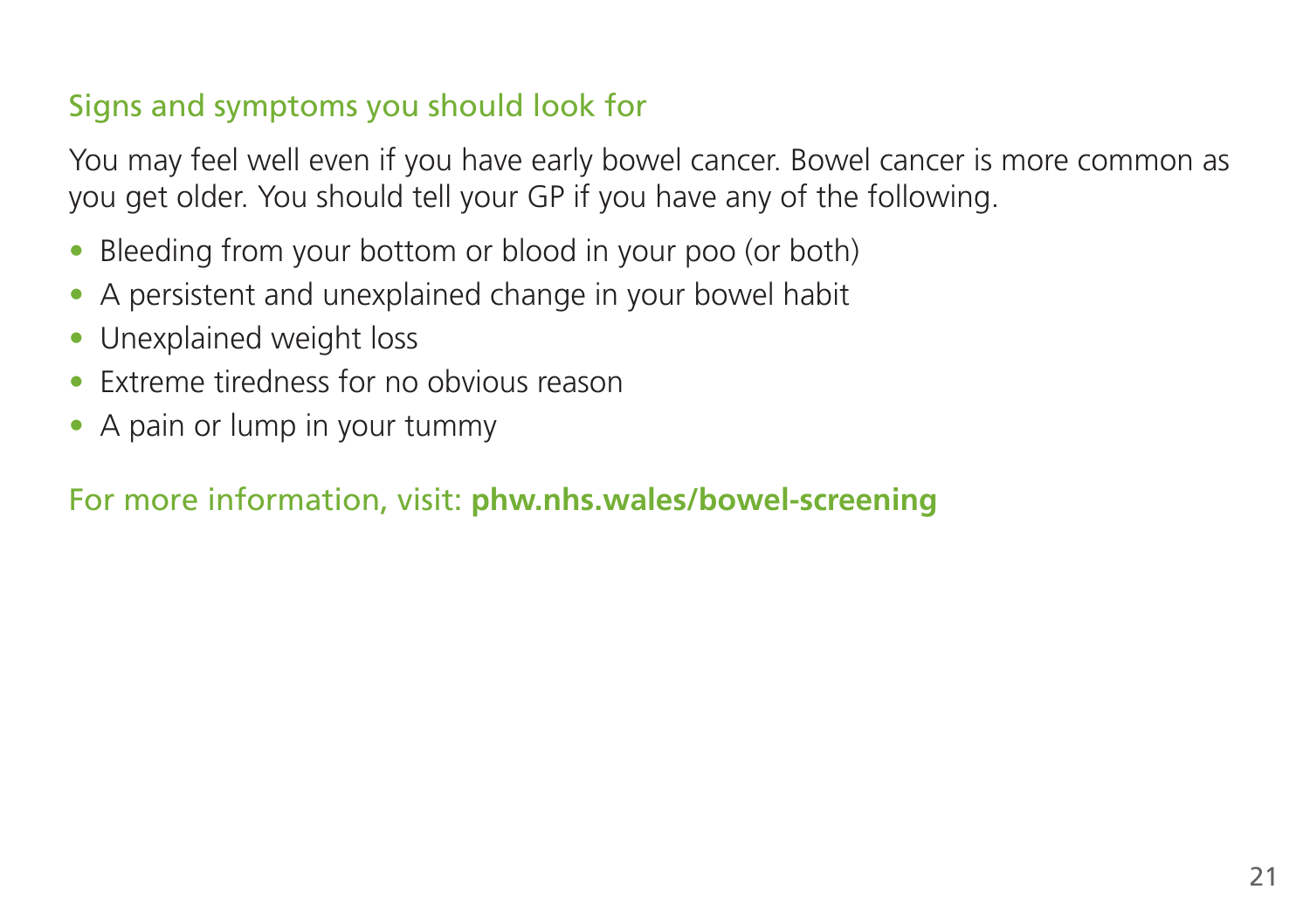





If you have any questions about<br>
diabetic eve screening please<br>
Screening saves sight. diabetic eye screening, please contact:

**01443 844244 [phw.nhs.wales/diabetic-eye-screening](http://www.phw.nhs.wales/diabetic-eye-screening)**

## **About diabetic eye screening**

- **Who:** Everyone aged over 12 who has diabetes
- **When:** Every year

#### **Test:** Photographs of the eye

Eye screening can prevent you from losing your sight as it can find retinopathy (damage to the back of the eye) at an early stage.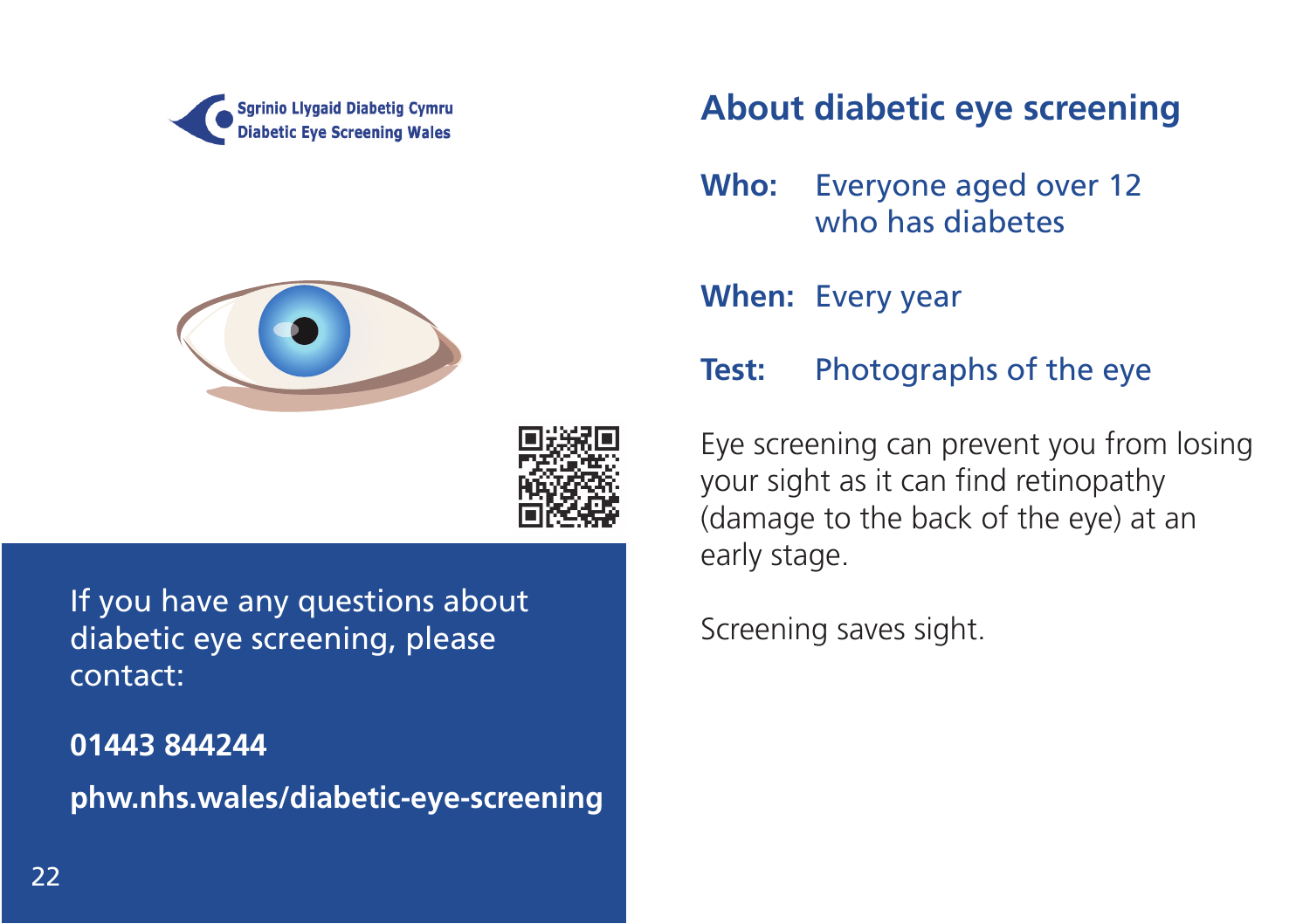## **Things you need to know about diabetic eye screening**

Everyone aged 12 or over who has diabetes and is registered with a GP will be invited for diabetic eye screening every year.

#### General information

Diabetic eye screening looks for retinopathy (damage to the back of the eye), which can lead to sight loss if not treated. It is important to take part in diabetic eye screening even if your vision seems fine to you.

Finding retinopathy early means it can be treated, and this can help prevent sight loss. Taking part in screening is your choice. If you do not want to be invited for your diabetic eye screening test you should contact Diabetic Eye Screening Wales. They will be able to tell you how you can opt out of screening.

### Signs and symptoms you should look for

You should tell your GP or optician if you have any of the following.

- Blurred vision
- Dark spots in your vision
- Impaired colour vision

#### For more information, visit: **[phw.nhs.wales/diabetic-eye-screening](http://www.phw.nhs.wales/diabetic-eye-screening)**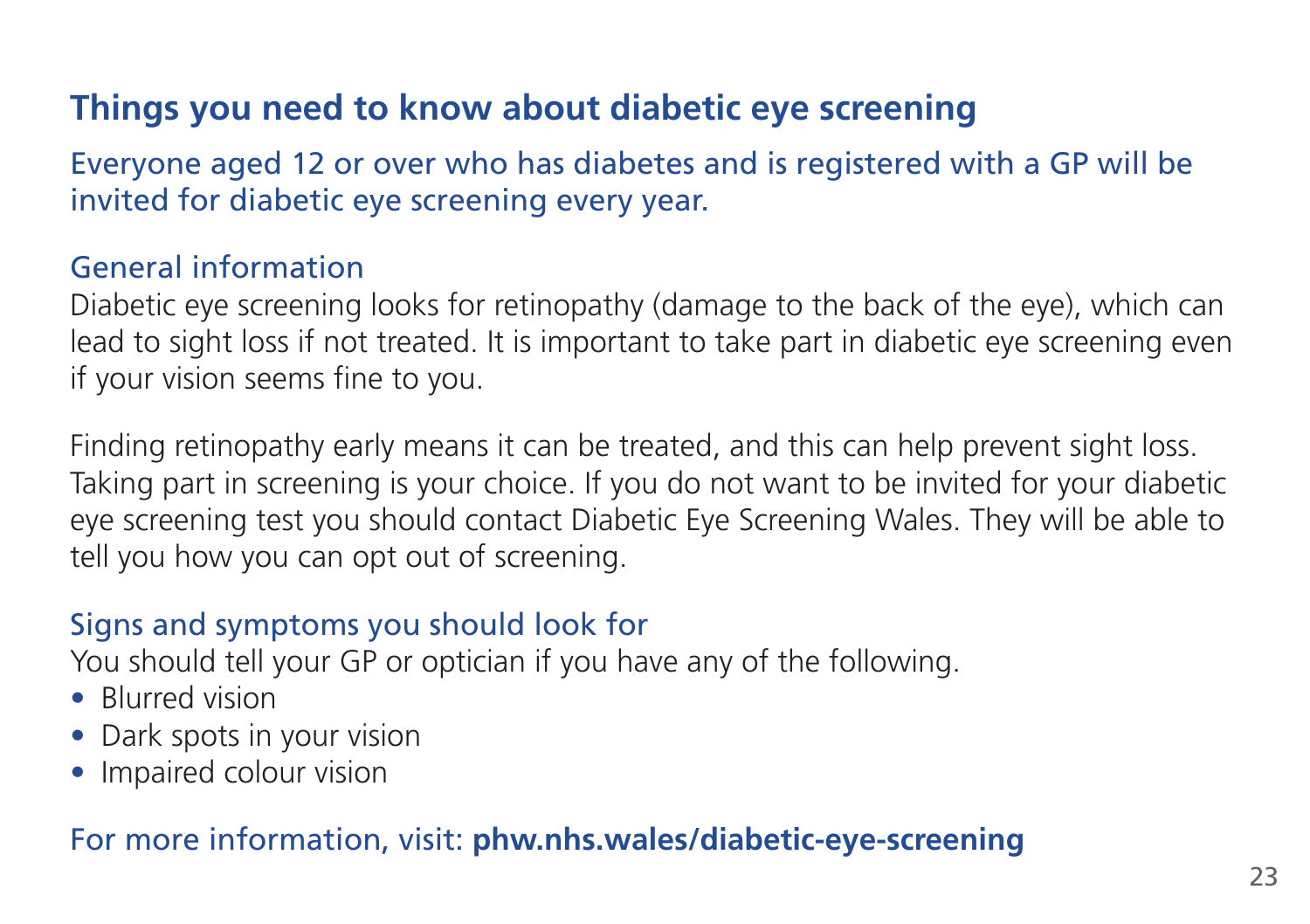## Sgrinio Cyn Geni Cymru<br>Antenatal Screening Wales



If you have any questions about antenatal screening, please speak to your midwife or contact us:

**029 2010 4433 [phw.nhs.wales/antenatal-screening](http://www.phw.nhs.wales/antenatal-screening)**

## **About antenatal screening**

**Who:** All people during pregnancy

**When:** During pregnancy

**Test:** Blood tests and ultrasound scans

You will be offered antenatal screening tests during your pregnancy, to check your health and the health of your baby.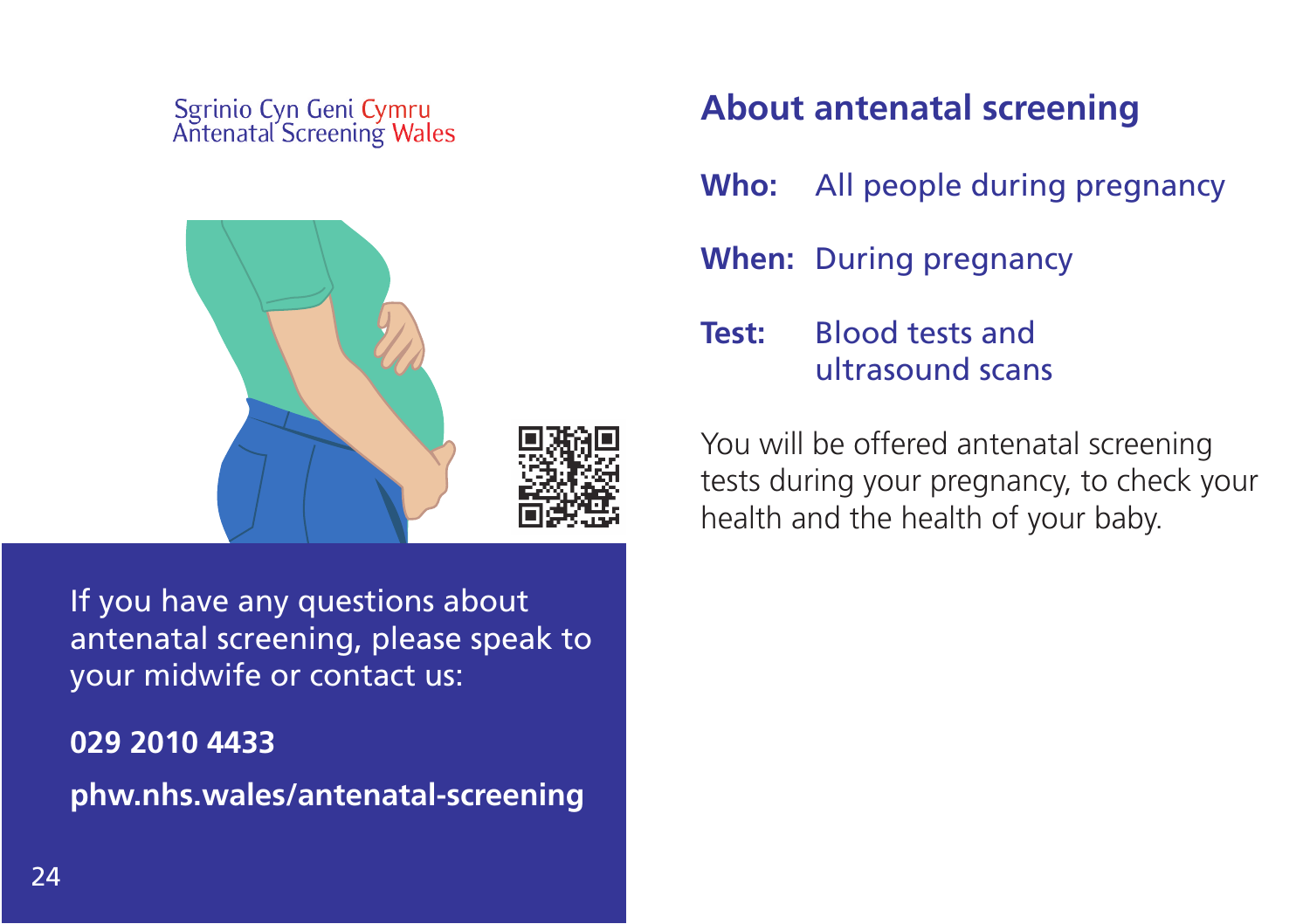## **Things you need to know about antenatal screening**

If you are pregnant, you will be offered antenatal screening tests.

#### General information

You will be offered antenatal screening tests during your pregnancy to check your health and the health of your baby. A midwife will explain the different tests you can have as part of your routine antenatal care.

Screening may involve ultrasound scans and blood tests. These tests will be offered at different stages during your pregnancy. You can choose whether or not to have these tests.

If your screening test suggests a problem, you may be offered more tests and ultrasound scans.

#### What you can do

If you have any questions about antenatal screening you can talk to your midwife.

#### For more information, visit: **[phw.nhs.wales/antenatal-screening](http://www.phw.nhs.wales/antenatal-screening)**